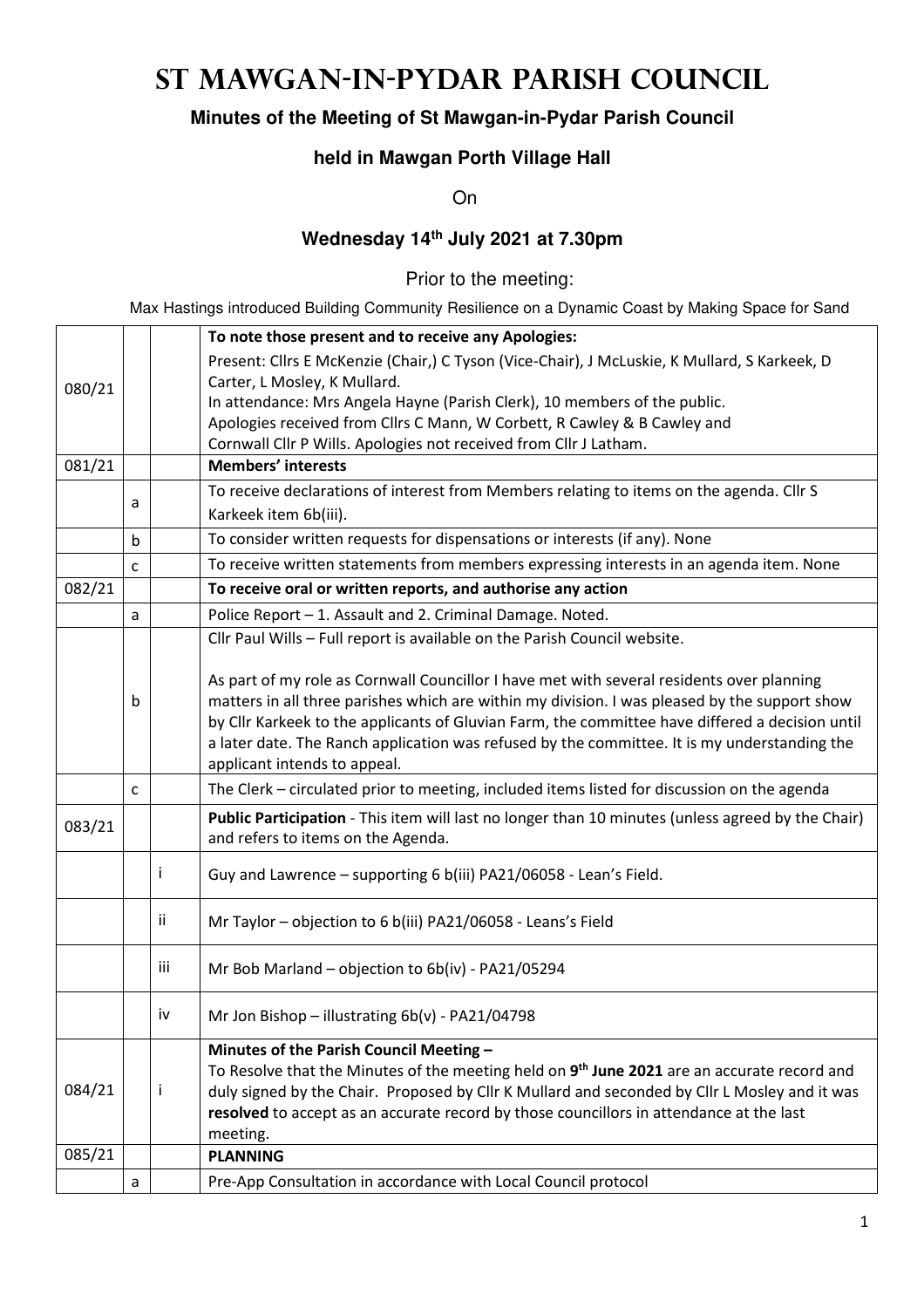|   | $\mathbf{I}$                                  | Alex Hayward Earth Shelters' St Roche, Mawgan Porth. A site plan and outline of proposal was<br>submitted to the Parish Council ahead of a full planning application. A response will be given in<br>accordance with the Local Council Protocol.                                                                                                                                                                                                                                                                                                                                                                                                                                                                                                                                                                                                                                                                                                                                                                                                                                                              |  |  |  |  |  |
|---|-----------------------------------------------|---------------------------------------------------------------------------------------------------------------------------------------------------------------------------------------------------------------------------------------------------------------------------------------------------------------------------------------------------------------------------------------------------------------------------------------------------------------------------------------------------------------------------------------------------------------------------------------------------------------------------------------------------------------------------------------------------------------------------------------------------------------------------------------------------------------------------------------------------------------------------------------------------------------------------------------------------------------------------------------------------------------------------------------------------------------------------------------------------------------|--|--|--|--|--|
| b |                                               | Planning - new applications - to discuss and decide on response to Cornwall Council                                                                                                                                                                                                                                                                                                                                                                                                                                                                                                                                                                                                                                                                                                                                                                                                                                                                                                                                                                                                                           |  |  |  |  |  |
|   | $\mathbf{I}$                                  | PA21/03625. Applicant: Mr Cameron Donnelly. Proposal: Small side extension Location:<br>Ramwood Lanvean St Mawgan TR8 4EY. Further to previous discussions with planning officers,<br>it was resolved no objection provided a condition be imposed requiring the provision of<br>sufficient residents' parking within the property to avoid cars parked along the road. Proposed<br>by Cllr L McKenzie and seconded by Cllr C Tyson.                                                                                                                                                                                                                                                                                                                                                                                                                                                                                                                                                                                                                                                                          |  |  |  |  |  |
|   | ii                                            | PA21/03709. Applicant S Jaquiss and A Beckworth. Proposal: Extension of both existing<br>balconies on north-west elevation. Location: 1 And 2 Mawgan Bay View Mawgan Porth Hill<br>Mawgan Porth. Proposed by Cllr L McKenzie and seconded by Cllr C Tyson and it was resolved<br>no objection.                                                                                                                                                                                                                                                                                                                                                                                                                                                                                                                                                                                                                                                                                                                                                                                                                |  |  |  |  |  |
|   | Cllr S Karkeek left the room at this juncture |                                                                                                                                                                                                                                                                                                                                                                                                                                                                                                                                                                                                                                                                                                                                                                                                                                                                                                                                                                                                                                                                                                               |  |  |  |  |  |
|   | iii                                           | PA21/06058. Applicant Mr Linley Lewis Wavelength Media Ltd. Proposal: Temporary change of<br>use of land for Drive-in Cinema Location Land Known as Leans Field North of Trevarrian Hill<br>Trevarrian. Proposed by Cllr L McKenzie and seconded by Cllr L Mosley and it was resolved<br>objection on the grounds that the Parish Council considered this proposal totally contrary to<br>policies to protect the undeveloped coastline from unsightly development and thus contrary to<br>CLP Policies 2, 23 and saved Policy 14 of the Restormel Local Plan, not compliant with CLP 5, as<br>suggested, because that requires development proposals to be in "appropriate locations" and<br>to be accessible by a range of transport modes which this site clearly is not.<br>The PC noted the objections of CPRE, the Ramblers Association, the present and past divisional<br>members, and a significant number of local residents and businesses all of which endorses the<br>fact the cinema may be seasonal is nothing to the point. It still blights the coastline for a major<br>part of the summer. |  |  |  |  |  |
|   |                                               | Cllr S Karkeek returned to the meeting                                                                                                                                                                                                                                                                                                                                                                                                                                                                                                                                                                                                                                                                                                                                                                                                                                                                                                                                                                                                                                                                        |  |  |  |  |  |
|   | iv                                            | PA21/05294. Applicant Dr Michael Penney. Proposal: Demolition of an existing sun lounge<br>and erection of a new sun lounge with associated terrace and external access stair. Location:<br>Trelawns Tredragon Road Mawgan Porth. Proposed by Cllr S Karkeek and seconded by Cllr L<br>Mosley and it was resolved to object due to loss of privacy and overlooking, to the detriment<br>of neighbours.                                                                                                                                                                                                                                                                                                                                                                                                                                                                                                                                                                                                                                                                                                        |  |  |  |  |  |
|   | v                                             | PA21/04798. Applicant Mr J Bishop Leader Planning Ltd. Proposal: Demolition of existing<br>dwelling and erection of 2 detached dwellings. Location: Boscreez Gwel An Mor Trenance<br>Mawgan Porth. Proposed by Cllr S Karkeek and seconded by Cllr C Tyson and it was resolved to<br>object: not respecting the surrounding context of Gwel an Mor which is primarily a bungalow<br>estate; the height, bulk and massing - size of each dwelling stated to be 394 m2 representing<br>nearly 800 m2 of built development (far exceeding that of the present dwelling), reading as<br>one massive building in the street scene. The design and materials proposed will also be<br>different from neighbouring properties further accentuating their size; annexes - insufficient<br>parking provided, likely to lead to on-street parking which (a) will have an adverse visual<br>impact as it does not occur elsewhere on the estate and (b) will therefore be to the detriment<br>of the residential amenity of other occupiers.                                                                             |  |  |  |  |  |
|   | vi                                            | PA21/06198. Applicant Mrs Avril Bales. Proposal: To fell two ash trees situated within a<br>conservation area. Location Greenbank St Mawgan Newquay Cornwall TR8 4EW. Decided by<br>delegated authority. Proposed by Cllr L McKenzie and seconded by Cllr D Carter and it was                                                                                                                                                                                                                                                                                                                                                                                                                                                                                                                                                                                                                                                                                                                                                                                                                                 |  |  |  |  |  |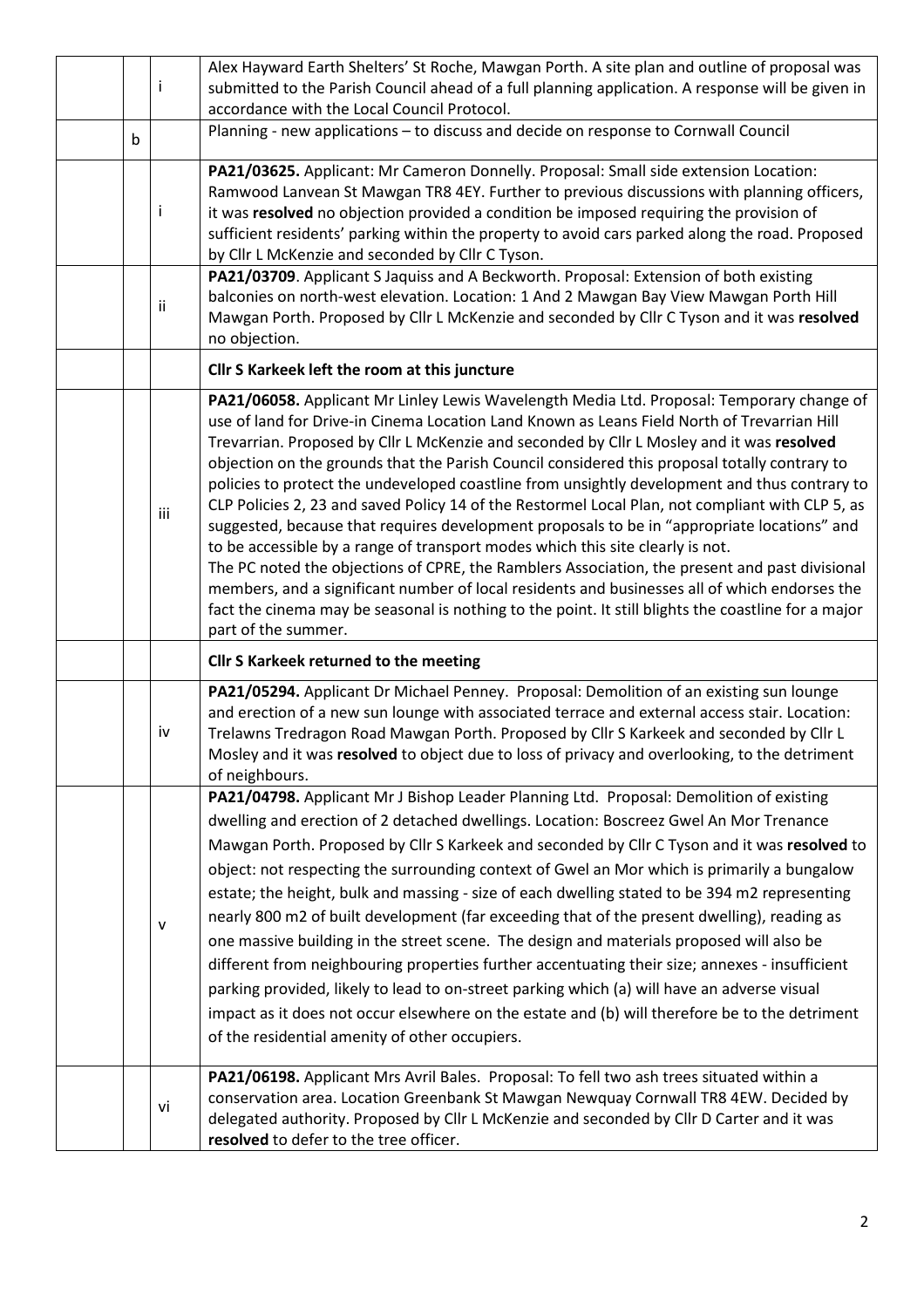|                            |              |                                                                                      | PA21/06290. Mrs Avril Bales. Proposal: To fell an Ash tree subject to a TPO. Location:                      |  |  |  |  |  |
|----------------------------|--------------|--------------------------------------------------------------------------------------|-------------------------------------------------------------------------------------------------------------|--|--|--|--|--|
|                            |              | vii                                                                                  | Greenbank St Mawgan. Proposed by Cllr L McKenzie and seconded by Cllr D Carter and it was                   |  |  |  |  |  |
|                            |              |                                                                                      | resolved to defer to the tree officer.                                                                      |  |  |  |  |  |
|                            |              |                                                                                      | PA21/05657. Applicant: Mr Stuart Leithead. Proposal: Proposed replacement of extension with                 |  |  |  |  |  |
|                            |              |                                                                                      | 2 storey extension and replacement of porch extension. Location: Lilac Cottage Ball Lane St                 |  |  |  |  |  |
|                            |              | viii                                                                                 | Mawgan TR8 4EH. Proposed by Cllr L Mosley and seconded by Cllr C Tyson and it was resolved                  |  |  |  |  |  |
|                            |              |                                                                                      | no objection.                                                                                               |  |  |  |  |  |
|                            |              |                                                                                      | PA21/05837. Applicant: Mr and Mrs Parris. Proposal: Erection of structure to front elevation of             |  |  |  |  |  |
|                            |              |                                                                                      | property to provide porch and utility space for family home. Location: Lanherne Avenue                      |  |  |  |  |  |
|                            |              | ix                                                                                   | Carloggas St Mawgan TR8 4EL. Proposed by Cllr L Mosley and seconded by Cllr C Tyson and it                  |  |  |  |  |  |
| was resolved no objection. |              |                                                                                      |                                                                                                             |  |  |  |  |  |
|                            |              | PA21/05993. Applicant Mr A Wreford Exeter Land & Developments Ltd. Proposal: Outline |                                                                                                             |  |  |  |  |  |
|                            |              |                                                                                      | Application for the construction of detached, 4/5-bedroom dwelling house, and provision of                  |  |  |  |  |  |
|                            |              |                                                                                      | new vehicular access (all other matters reserved). Location: Land to The Southeast of                       |  |  |  |  |  |
|                            |              | X                                                                                    | Chyvounder Trenance Mawgan Porth. Proposed by Cllr C Tyson and seconded by Cllr J                           |  |  |  |  |  |
|                            |              |                                                                                      | McLuskie and it was resolved to place a holding objection pending sight of the pre-app advice               |  |  |  |  |  |
|                            |              |                                                                                      | apparently given. However, the proposal does not appear to be either an infill or a rounding                |  |  |  |  |  |
|                            |              |                                                                                      | off of the settlement and the basis for positive pre-app advice is unclear.                                 |  |  |  |  |  |
|                            | $\mathsf{C}$ |                                                                                      | To consider planning applications received before meeting                                                   |  |  |  |  |  |
|                            |              |                                                                                      | PA21/06945. Applicant: Western Power. Proposal: Prior Notification for the relocation of an                 |  |  |  |  |  |
|                            |              |                                                                                      | overhead pole No. 43-2318-22 at Trenance, Mawgan Porth. Location: Alderley Edge Trenance                    |  |  |  |  |  |
|                            |              | Ť                                                                                    | Mawgan Porth TR8 4DA. Proposed by L McKenzie and seconded by Cllr K Mullard and it was                      |  |  |  |  |  |
|                            |              |                                                                                      | resolved no objection provided there is no detriment to neighbours.                                         |  |  |  |  |  |
|                            |              |                                                                                      | PA21/06124. Applicant: Mr Adam Knight. Proposal: Minor amendments to previously                             |  |  |  |  |  |
|                            |              |                                                                                      | approved application PA19/11218 for a replacement dwelling. Width of building and overall                   |  |  |  |  |  |
|                            |              | ij.                                                                                  | footprint reduced, layout of cladding and openings adjusted. Location: Red Cove Trenance                    |  |  |  |  |  |
|                            |              |                                                                                      | Mawgan Porth TR8 4BZ. Having received an extension of time for comment due to late notice                   |  |  |  |  |  |
|                            |              |                                                                                      | of application, it was resolved to defer item to the August meeting.                                        |  |  |  |  |  |
|                            |              |                                                                                      | PA21/04196. Applicant Mr R Karkeek. Proposal: Proposed erection of detached dwelling.                       |  |  |  |  |  |
|                            |              | iii.                                                                                 | Location: Land Southeast of Winsor Mill Winsor Lane St Mawgan, Mark Wigley 3rd August                       |  |  |  |  |  |
|                            |              |                                                                                      | extension applied for until 12 <sup>th</sup> . Having received an extension of time for comment due to late |  |  |  |  |  |
|                            |              |                                                                                      | notice of application, it was resolved to defer item to the August meeting.                                 |  |  |  |  |  |
|                            |              |                                                                                      | PA21/06193. Applicant Mr Paul West. Proposal: Demolition of existing stable to be replaced                  |  |  |  |  |  |
|                            |              | iv                                                                                   | by new single unit holiday lodge accommodation. Location: Higher Parsonage St Mawgan.                       |  |  |  |  |  |
|                            |              |                                                                                      | Having received an extension of time for comment due to late notice of application, it was                  |  |  |  |  |  |
|                            |              |                                                                                      | resolved to defer item to the August meeting.                                                               |  |  |  |  |  |
|                            | $\sf d$      |                                                                                      | To note Advice and Decisions by Cornwall Council:                                                           |  |  |  |  |  |
|                            |              |                                                                                      | PA21/01562 APPROVED Applicant: Mr Jamie Phillips Proposal: Proposed replacement                             |  |  |  |  |  |
|                            |              | Ť                                                                                    | changing rooms building with small club room. Location: Trevarrian Holiday Park Trevarrian                  |  |  |  |  |  |
|                            |              |                                                                                      | Newquay TR8 4AQ. Noted.                                                                                     |  |  |  |  |  |
|                            |              |                                                                                      | PA21/02931 APPROVED Applicant: Smith. Proposal: Construction of an annexe Parish:                           |  |  |  |  |  |
|                            |              | Ϊİ                                                                                   | Mawgan-in-Pydar. Location: Ford Cottage St Mawgan TR8 4HD. Noted.                                           |  |  |  |  |  |
|                            |              | iii                                                                                  | PA21/01863 APPROVED Applicant: Mr and Mrs Cunningham. Proposal: Replacement dwelling.                       |  |  |  |  |  |
|                            |              |                                                                                      | Location: Dene Court Trenance Mawgan Porth TR8 4BZ. Noted.                                                  |  |  |  |  |  |
|                            |              |                                                                                      | PA21/04101 APPROVED Applicant: Mr & Mrs Murrish. Proposal: Proposed construction of first                   |  |  |  |  |  |
|                            |              | iv                                                                                   | floor extension, replacement of roof and remodelling of dwelling. Location: Jacaranda                       |  |  |  |  |  |
|                            |              |                                                                                      | Retorrick Mill TR8 4BH. Noted.                                                                              |  |  |  |  |  |
|                            |              |                                                                                      | PA21/04257 REFUSED Applicant: Mr Andrew Williams. Proposal: Construction of two open                        |  |  |  |  |  |
|                            |              | v                                                                                    | market dwellings with associated amenity space and parking. Location: The Shed Ox Lane St                   |  |  |  |  |  |
|                            |              |                                                                                      | Mawgan TR8 4EU. Noted.                                                                                      |  |  |  |  |  |
|                            |              |                                                                                      | PA21/03061 APPROVED Applicant: Mary Mitchell. Proposal: Variation of Condition 1                            |  |  |  |  |  |
|                            |              | vi                                                                                   | (approved plans) of Application No. PA20/04894 dated 12th November 2020 (Reserved                           |  |  |  |  |  |
|                            |              |                                                                                      | Matters following Outline Approval PA18/09013 for access, appearance, landscaping and                       |  |  |  |  |  |
|                            |              |                                                                                      | scale). Location: Fair Rising Trenance Mawgan Porth TR8 4DB. Noted.                                         |  |  |  |  |  |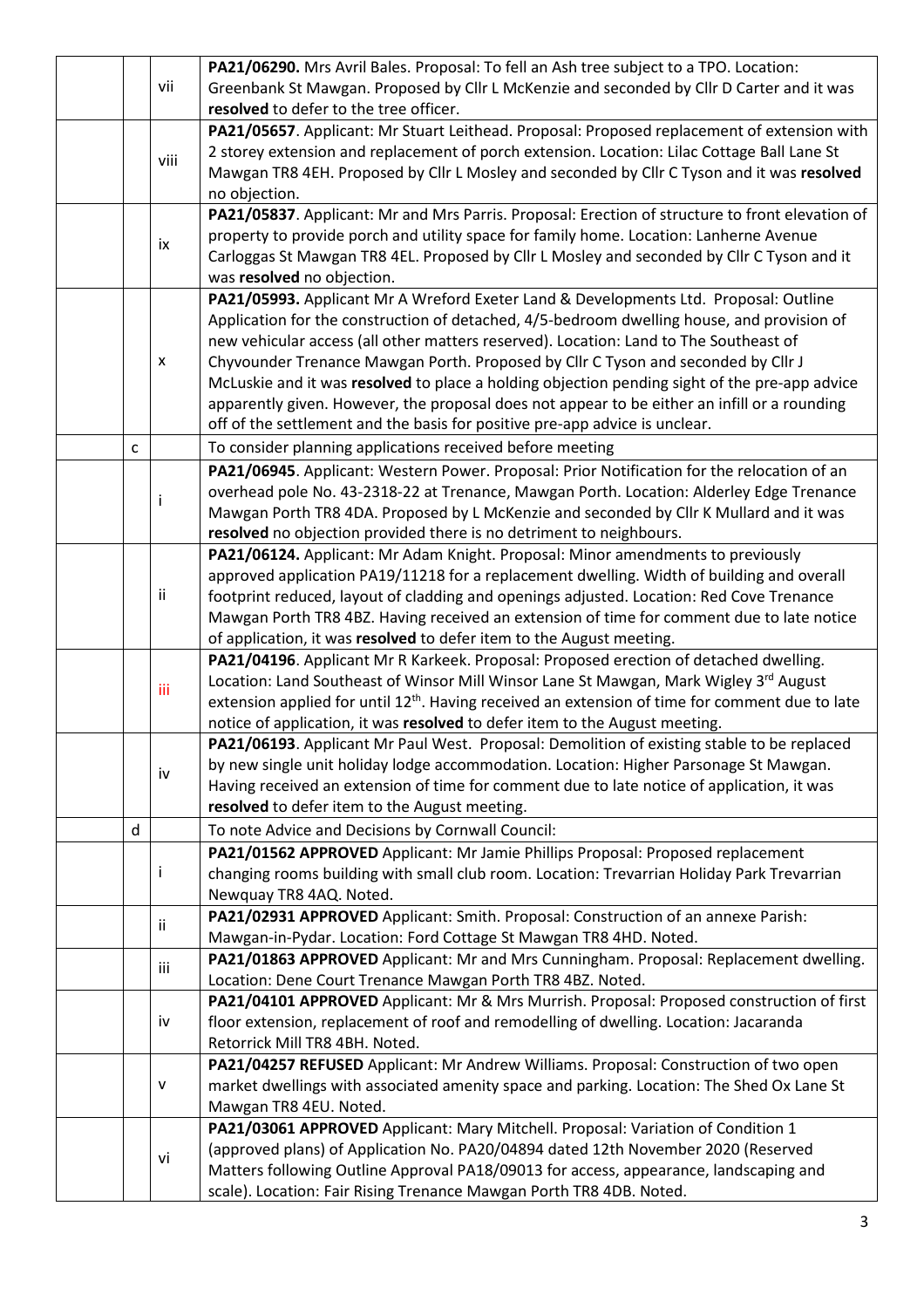|        |   |      | PA21/03849 APPROVED Applicant: Mr and Mrs Birtwistle. Proposal: Single storey extension,                                                                                                  |  |  |  |  |
|--------|---|------|-------------------------------------------------------------------------------------------------------------------------------------------------------------------------------------------|--|--|--|--|
|        |   | vii  | modifications, internal and reconfiguration, new roof covering. Location: Westwinds Gwel An                                                                                               |  |  |  |  |
|        |   |      | Mor Trenance Mawgan Porth TR8 4DW. Noted.                                                                                                                                                 |  |  |  |  |
|        |   |      | PA21/04523 APPROVED Applicant: Scott Smith. Proposal: Works to trees namely - Limes (T1-                                                                                                  |  |  |  |  |
|        |   |      | T13), Crown lift - Sycamores (T14 -T25), Fell, - Laurel (T27), remove laurels that have fallen -                                                                                          |  |  |  |  |
|        |   | viii | Holly (T26), Fell - Ash(T28), Fell - Ash(T29), Fell - Cupressus macrocarpa(T30, T31, T32),reduce                                                                                          |  |  |  |  |
|        |   |      | and remove damaged branches - subject to a Tree Preservation Order(TPO). Location:                                                                                                        |  |  |  |  |
|        |   |      | Lanherne Carmelite Convent, Presbytery Access to St Josephs St Mawgan TR8 4ER. Noted.                                                                                                     |  |  |  |  |
|        |   |      | PA21/04595 APPROVED Applicant: Mr & Mrs Marling. Proposal: Variation of Condition 3 of                                                                                                    |  |  |  |  |
|        |   |      | Application No. PA19/09043 dated 17th December 2019 (Replacement dwelling and annexe                                                                                                      |  |  |  |  |
|        |   | ix   | with associated landscaping and parking). Location: Keynvor Tredragon Road Mawgan Porth                                                                                                   |  |  |  |  |
|        |   |      | Newquay TR8 4DJ. Noted.                                                                                                                                                                   |  |  |  |  |
|        | e |      | Planning Committee advice - to note                                                                                                                                                       |  |  |  |  |
|        |   |      | PA20/08097. Applicant: Dean Robson. Proposal: Retrospective planning change of use of land                                                                                                |  |  |  |  |
|        |   |      | to domestic curtilage by extending the red line boundary of the existing Ranch development                                                                                                |  |  |  |  |
|        |   |      |                                                                                                                                                                                           |  |  |  |  |
|        |   |      | and the construction of a garage/office space and pool. This application also seeks to                                                                                                    |  |  |  |  |
|        |   | T    | regularise the small solar array, relocation of the access track which services the property and                                                                                          |  |  |  |  |
|        |   |      | bund which has been repositioned and slightly extended. Location: The Ranch Mawgan Porth.                                                                                                 |  |  |  |  |
|        |   |      | Cllr W Corbett represented the Parish Council's objection. The application was refused at the                                                                                             |  |  |  |  |
|        |   |      | planning committee.                                                                                                                                                                       |  |  |  |  |
|        |   |      | PA20/11407. Applicant: Mr & Mrs M Sterling. Proposal: Residential conversion of farm                                                                                                      |  |  |  |  |
|        |   | ij.  | building to form one dwelling. Location: Gluvian Farm Mawgan Porth TR8 4BG. Cllr S Karkeek                                                                                                |  |  |  |  |
|        |   |      | represented the Parish Council in support. The application was deferred.                                                                                                                  |  |  |  |  |
|        | f |      | 5 day-Protocol for Local Councils                                                                                                                                                         |  |  |  |  |
|        | g |      | To discuss planning enforcement issues - to refer any new issues and updates - if any                                                                                                     |  |  |  |  |
|        |   | Ť    | Old Gluvian Chapel (previously EN19/00591) referred new case for investigation                                                                                                            |  |  |  |  |
|        |   |      | EN21/00898 Alleged creation of an access Boskel Mawgan Porth Hill Mawgan Porth - update                                                                                                   |  |  |  |  |
|        |   |      | received.                                                                                                                                                                                 |  |  |  |  |
| 086/21 |   |      | <b>WORKING GROUPS</b> - to receive reports (if any), and agree any necessary action and                                                                                                   |  |  |  |  |
|        |   |      | expenditure:                                                                                                                                                                              |  |  |  |  |
|        |   |      | Review of working group list to include Cllr L Mosley - welcomed onto the Beach and                                                                                                       |  |  |  |  |
|        | a |      | Environment (Lead), Denzell Downs Community Benefit Fund (reserve), Neighbourhood                                                                                                         |  |  |  |  |
|        |   |      | Planning, Planning and Amenities.                                                                                                                                                         |  |  |  |  |
|        |   |      | Amenities - The Chair reported that she and Clerk met the builders on site on 7th July to                                                                                                 |  |  |  |  |
|        | b |      | discuss the build. Tony Roberts was also present, he mentioned rain ingress via ventilation                                                                                               |  |  |  |  |
|        |   |      | grille which builders should be able address.                                                                                                                                             |  |  |  |  |
|        |   |      | Toilets - to approve opening of Trade Account with Jewsons. Proposed by Cllr D Carter and                                                                                                 |  |  |  |  |
|        |   |      | seconded by Cllr K Mullard and it was resolved to approve.                                                                                                                                |  |  |  |  |
|        |   | Ť    | Also resolved to purchase Works in Progress Insurance. Proposed by Cllr D Carter and                                                                                                      |  |  |  |  |
|        |   |      | seconded by Cllr K Mullard.                                                                                                                                                               |  |  |  |  |
|        |   |      | Playing field/play area - Report received by preschool of bees nesting near the play equipment.                                                                                           |  |  |  |  |
|        |   |      | After checking Chair spoke to maintenance contractor who has placed a BEE WARE! Warning                                                                                                   |  |  |  |  |
|        |   |      | sign over the hole. This should prevent children accidentally interfering with the bees as they                                                                                           |  |  |  |  |
|        |   | jj.  | go quietly about their business (hopefully this will discourage people from placing stones over                                                                                           |  |  |  |  |
|        |   |      | the hole, which will understandably upset the bees).                                                                                                                                      |  |  |  |  |
|        |   |      | A bench placed near the bere house to be removed at the request of Mr P Young-Jamieson.                                                                                                   |  |  |  |  |
|        |   |      | Cllr J McLuskie will remove to the cricket club owned section.                                                                                                                            |  |  |  |  |
|        |   |      | Burial Ground - to resolve to grant permission to C Coles, for a memorial bench and associated                                                                                            |  |  |  |  |
|        |   |      | works to be placed in memory of Tim Michell. Proposed by Cllr D Carter and seconded by Cllr C                                                                                             |  |  |  |  |
|        |   | iii  |                                                                                                                                                                                           |  |  |  |  |
|        |   |      |                                                                                                                                                                                           |  |  |  |  |
|        |   |      | Tyson and it was resolved to approve.                                                                                                                                                     |  |  |  |  |
|        |   |      | To note the burial of the late Jacqueline May Grinnell on Tuesday 27 <sup>th</sup> July. Noted.                                                                                           |  |  |  |  |
|        | c |      | Transport and Rights of Way - Cllr L Mosley reported restricted access via old bus shelter<br>footpath. Action: Clerk to liaise with footpath maintenance contractor and Cornwall Council |  |  |  |  |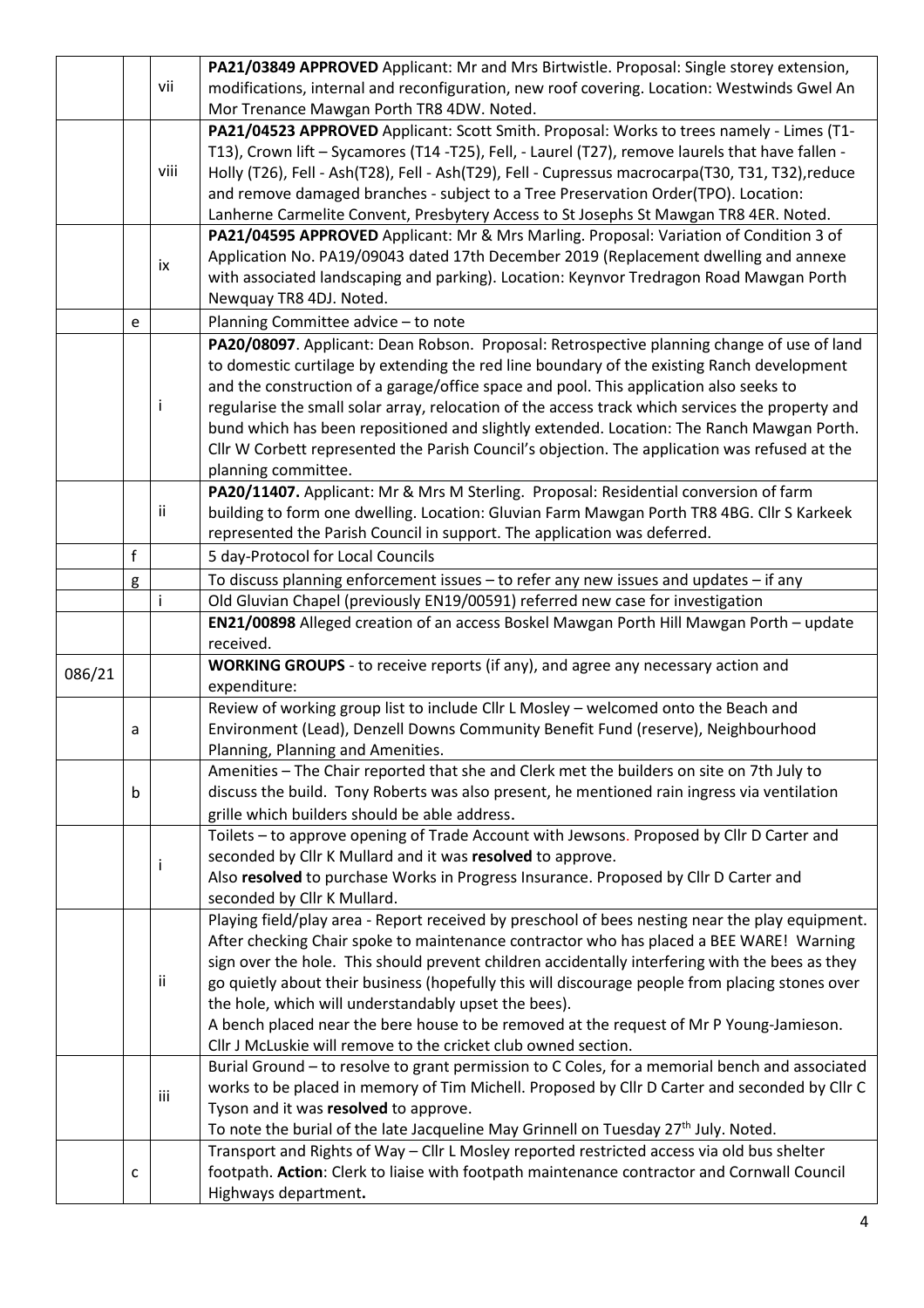|        |   |    | Beach and Environment - Cllr L Mosley reported:                                                        |
|--------|---|----|--------------------------------------------------------------------------------------------------------|
|        |   |    | <b>Bins</b>                                                                                            |
|        |   |    | The return of the bins to the beach seems successful and a number of the local businesses              |
|        |   |    | have told Luke of their happiness to see the bins returned (hopefully this will be reflected in        |
|        |   |    | their donations). All the Biffa bins have been delivered and Beth has her system all set. A            |
|        |   |    | recycling bin for plastic bottles and cans is currently being trialled on the beach and so far is a    |
|        |   |    | huge success, Beth is still partially hand-sorting rubbish to ensure no strays end up in the           |
|        |   |    | wrong bin. By the time of the Parish Council's July Meeting, Beth will have put a dog poo bin          |
|        |   |    | on the beach for trial. Luke believes this will be beneficial as many local and visiting dog           |
|        |   |    | walkers have expressed their concern of Cornwall Council's dog poo bin being very                      |
|        |   |    | inaccessible.                                                                                          |
|        |   |    | <b>Wildlife</b>                                                                                        |
|        |   |    | Unfortunately, a not-so-fresh seal pup was reported to have washed up on the beach on                  |
|        |   |    | 06/07/21. Luke reported this to Cornwall Wildlife Trust and Cornwall Council who removed it.           |
|        |   |    | Beth had also removed three large dead birds from the beach, a gannet, a gull and a buzzard.           |
|        |   |    | Luke later reported this to Cornwall Wildlife Trust for their logs.                                    |
|        |   |    | Coastal Path                                                                                           |
|        | d |    | A local resident emailed Luke on 07/07/21 with concerns regarding the recent maintenance to            |
|        |   |    | the coastal path being very compacted and wet.                                                         |
|        |   |    | Environment                                                                                            |
|        |   |    | On two separate occasions (July), the sea has had to be closed due to contamination. The               |
|        |   |    | recent rainfall caused drains to back up and created run off from the surrounding grazing fields       |
|        |   |    | and marshlands. The Environment Agency and South West Water assessed the situation. After              |
|        |   |    | conducting tests, the Environment Agency reported there was no evidence of sewage in the               |
|        |   |    | water but a small evidence of animal matter from field run off. Local residents and visitors           |
|        |   |    | shared their concerns regarding the very substantial drain back up and flooding over the               |
|        |   |    | period of heavy rain fall, majorly linking these concerns to the potential impact further              |
|        |   |    | development in Mawgan Porth would have on these issues.                                                |
|        |   |    | Incidents                                                                                              |
|        |   |    | Yesterday, 12/07/21, two serious potential drowning incidents occurred both around midday.             |
|        |   |    | Due to the quick actions of the Lifeguards and Kingsurf instructors, both persons were saved,          |
|        |   |    | and paramedics took over. This information is included to stress how fortunate we are to have          |
|        |   |    | the Lifeguard presence but also such an active surf school in Mawgan Porth, without which,             |
|        |   |    | one of the casualties may not have been as lucky.                                                      |
|        |   | Ť  | Dog Poo signage - to note trial of dog poo bin on beach. Signage not required at this time.            |
|        |   |    | Noted.                                                                                                 |
|        | e |    | Cornwall Airport Newquay & Search and Rescue Helicopter - nothing further to report.                   |
|        |   |    | Neighbourhood Plan – meeting held $8th$ July. The Neighbourhood plan (NP) working group met            |
|        |   |    | for the first time since February 2020. We welcomed Luke as a new member and reviewed                  |
|        |   |    | where things stand at present (sadly we have lost Jackie Grinnell). Discussion around engaging         |
|        |   |    | the community, involving residents, businesses, community groups, the school and visitors to           |
|        | f |    | the area. Luke offered his skills to design artwork and promote the idea of a NP.                      |
|        |   |    | All to review Parish Plan and subgroups work on key elements which can be taken forward into           |
|        |   |    | a Neighbourhood Plan, such as the landscape characteristics of the parish, the village                 |
|        |   |    | characteristics of the settlements, and heritage assets. Also review other parishes'                   |
|        |   |    | questionnaires towards developing ours.                                                                |
|        | g |    | Tree Wardens - ash die back in village. Tom Preddy TP Tree Services attending onsite Friday            |
|        |   |    | 16 <sup>th</sup> at 4pm to inspect and advise. It was resolved to contact members with costs involved. |
|        |   | ii | TPO - (Dene Court) - file registered and passed to Case Officer, Pete Daines 23/06/2021.               |
| 087/21 |   |    | <b>REPORTS FROM MEETINGS:</b>                                                                          |
|        |   | Ť  | Cornwall Airport Newquay Consultative Forum - Cllr D Carter in attendance. Notes circulated            |
|        |   |    | prior to meeting.                                                                                      |